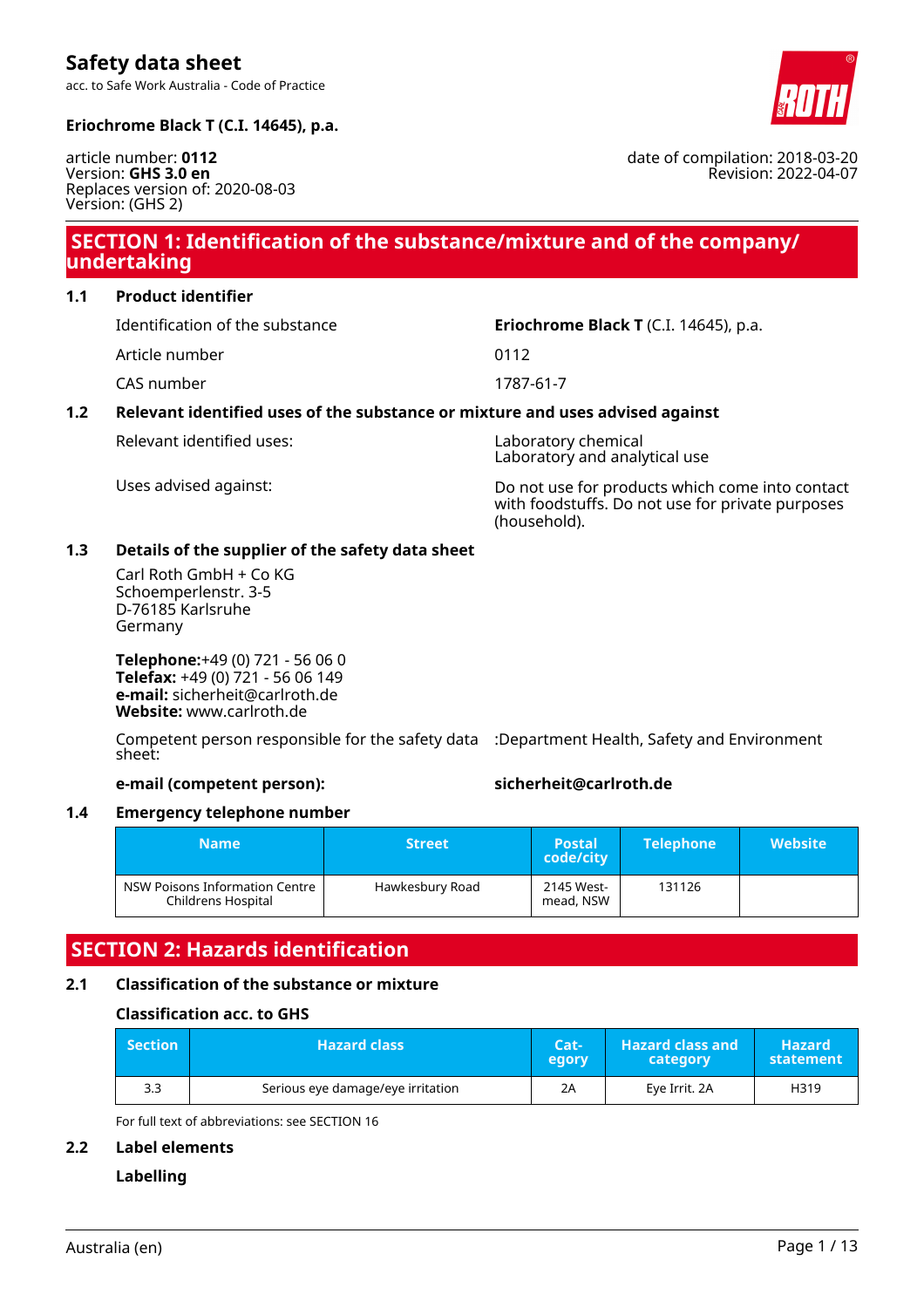acc. to Safe Work Australia - Code of Practice

#### **Eriochrome Black T (C.I. 14645), p.a.**

article number: **0112**



| Signal word                     | Warning                                      |
|---------------------------------|----------------------------------------------|
| Pictograms                      |                                              |
| GHS07                           |                                              |
| <b>Hazard statements</b>        |                                              |
| H319                            | Causes serious eye irritation                |
| <b>Precautionary statements</b> |                                              |
|                                 | <b>Precautionary statements - prevention</b> |

P280 Wear eye protection/face protection

#### **Precautionary statements - response**

| P305+P351+P338 | IF IN EYES: Rinse cautiously with water for several minutes. Remove contact                                     |
|----------------|-----------------------------------------------------------------------------------------------------------------|
| P337+P313      | lenses, if present and easy to do. Continue rinsing<br>If eye irritation persists: Get medical advice/attention |

#### **2.3 Other hazards**

#### **Results of PBT and vPvB assessment**

According to the results of its assessment, this substance is not a PBT or a vPvB.

## **SECTION 3: Composition/information on ingredients**

#### **3.1 Substances**

| Name of substance | Eriochrome Black T      |
|-------------------|-------------------------|
| Molecular formula | $C_{20}H_{12}N_3NaO_7S$ |
| Molar mass        | 461.4 $9/_{\text{mol}}$ |
| CAS No            | 1787-61-7               |

# **SECTION 4: First aid measures**

#### **4.1 Description of first aid measures**



**General notes**

Take off contaminated clothing.

#### **Following inhalation**

Provide fresh air. In all cases of doubt, or when symptoms persist, seek medical advice.

#### **Following skin contact**

Rinse skin with water/shower. In all cases of doubt, or when symptoms persist, seek medical advice.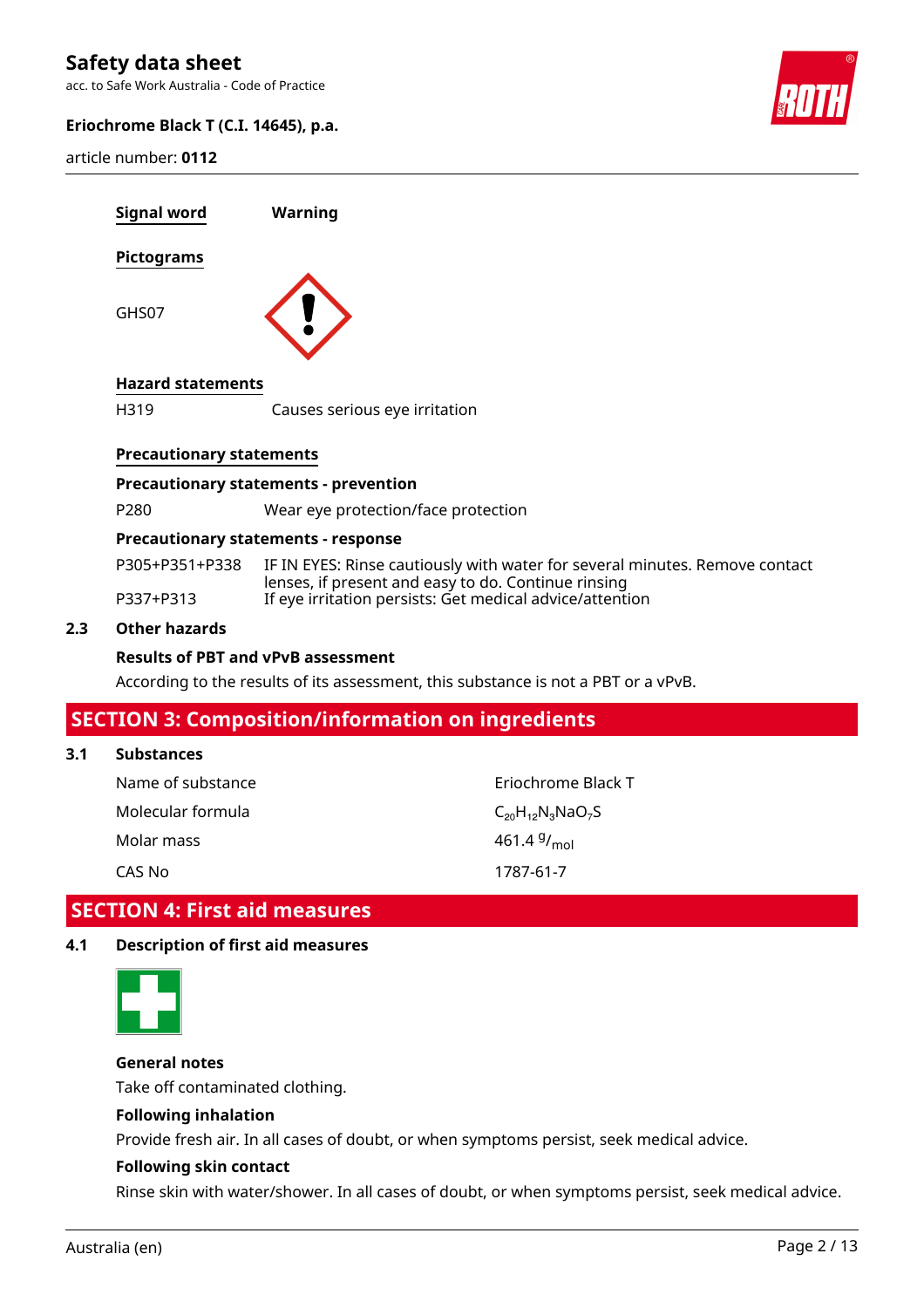acc. to Safe Work Australia - Code of Practice

#### **Eriochrome Black T (C.I. 14645), p.a.**



#### article number: **0112**

#### **Following eye contact**

Irrigate copiously with clean, fresh water for at least 10 minutes, holding the eyelids apart. In case of eye irritation consult an ophthalmologist.

#### **Following ingestion**

Rinse mouth. Call a doctor if you feel unwell.

#### **4.2 Most important symptoms and effects, both acute and delayed**

Irritation, Gastrointestinal complaints, Nausea, Headache

### **4.3 Indication of any immediate medical attention and special treatment needed** none

## **SECTION 5: Firefighting measures**

#### **5.1 Extinguishing media**



#### **Suitable extinguishing media**

co-ordinate firefighting measures to the fire surroundings water, foam, alcohol resistant foam, dry extinguishing powder, ABC-powder

#### **Unsuitable extinguishing media**

water jet

#### **5.2 Special hazards arising from the substance or mixture**

Combustible.

#### **Hazardous combustion products**

In case of fire may be liberated: Nitrogen oxides (NOx), Carbon monoxide (CO), Carbon dioxide (CO₂), Sulphur oxides (SOx)

#### **5.3 Advice for firefighters**

In case of fire and/or explosion do not breathe fumes. Fight fire with normal precautions from a reasonable distance. Wear self-contained breathing apparatus.

## **SECTION 6: Accidental release measures**

**6.1 Personal precautions, protective equipment and emergency procedures**



#### **For non-emergency personnel**

Avoid contact with skin, eyes and clothes. Do not breathe dust.

#### **6.2 Environmental precautions**

Keep away from drains, surface and ground water.

#### **6.3 Methods and material for containment and cleaning up**

#### **Advice on how to contain a spill**

Covering of drains. Take up mechanically.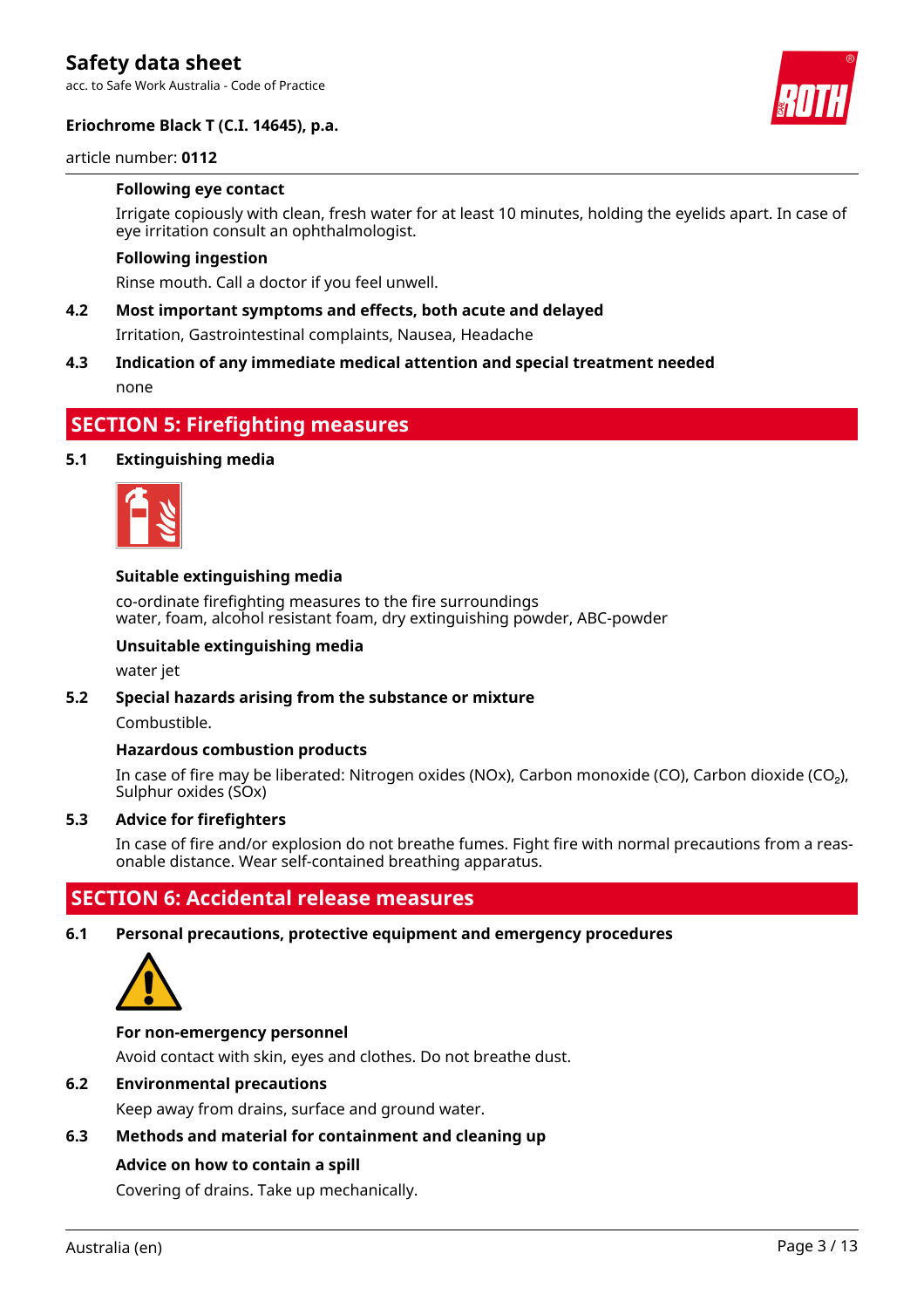acc. to Safe Work Australia - Code of Practice

#### **Eriochrome Black T (C.I. 14645), p.a.**

article number: **0112**

#### **Advice on how to clean up a spill**

Take up mechanically. Control of dust.

#### **Other information relating to spills and releases**

Place in appropriate containers for disposal. Ventilate affected area.

#### **6.4 Reference to other sections**

Hazardous combustion products: see section 5. Personal protective equipment: see section 8. Incompatible materials: see section 10. Disposal considerations: see section 13.

## **SECTION 7: Handling and storage**

#### **7.1 Precautions for safe handling**

#### Avoid dust formation.

#### **Measures to prevent fire as well as aerosol and dust generation**

Removal of dust deposits.

#### **Advice on general occupational hygiene**

Wash hands before breaks and after work. Keep away from food, drink and animal feedingstuffs.

#### **7.2 Conditions for safe storage, including any incompatibilities**

Store in a dry place. Keep container tightly closed. Hygroscopic solid.

#### **Incompatible substances or mixtures**

Observe hints for combined storage.

#### **Protect against external exposure, such as**

humidity, UV-radiation/sunlight

#### **Consideration of other advice:**

#### **Ventilation requirements**

Use local and general ventilation.

#### **Specific designs for storage rooms or vessels**

Recommended storage temperature: 15 – 25 °C

#### **7.3 Specific end use(s)**

No information available.

## **SECTION 8: Exposure controls/personal protection**

**8.1 Control parameters**

#### **National limit values**

#### **Occupational exposure limit values (Workplace Exposure Limits)**

This information is not available.

#### **8.2 Exposure controls**

#### **Individual protection measures (personal protective equipment)**

#### **Eye/face protection**



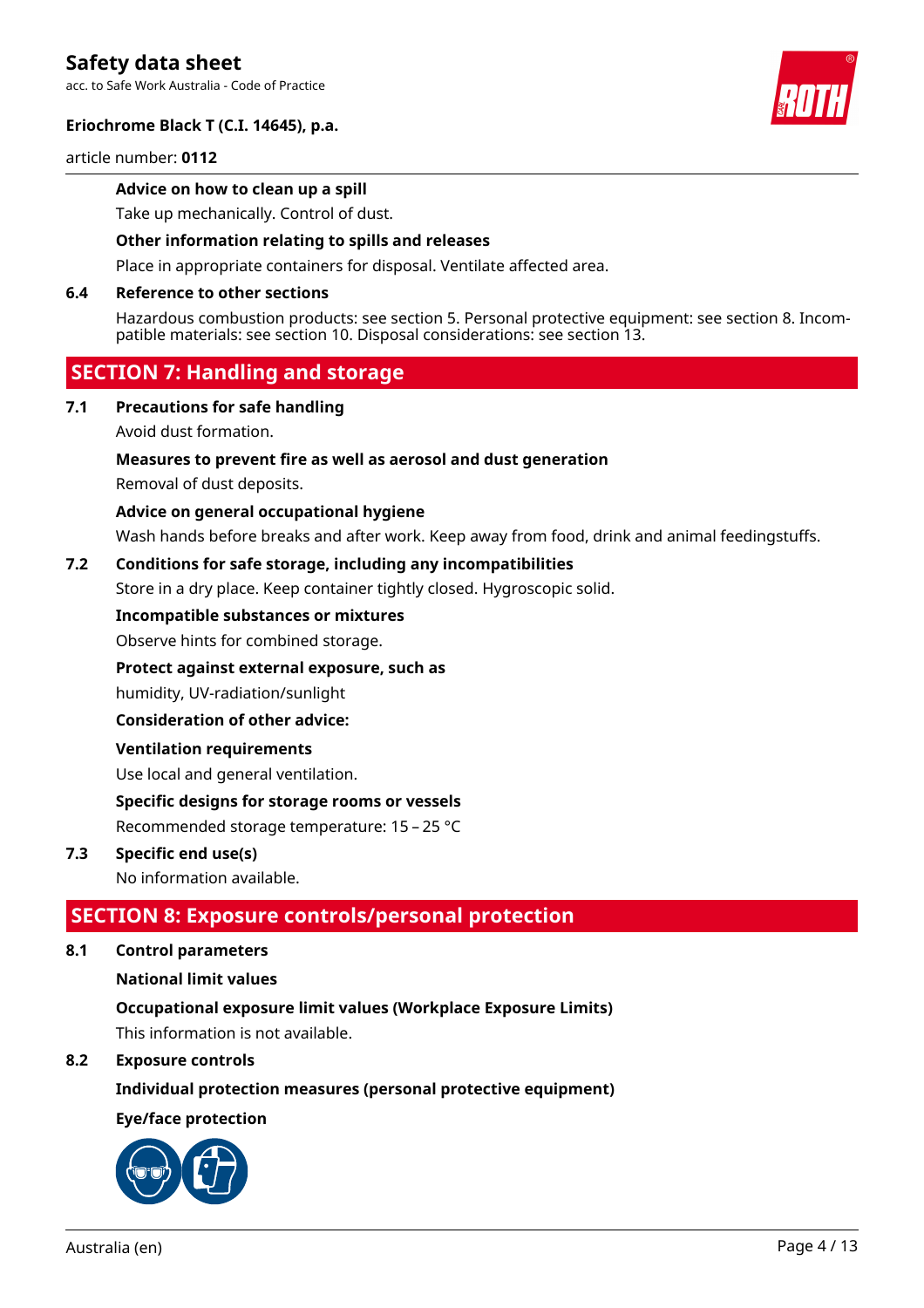acc. to Safe Work Australia - Code of Practice

#### **Eriochrome Black T (C.I. 14645), p.a.**

article number: **0112**



Use safety goggle with side protection.

#### **Skin protection**



#### **• hand protection**

Wear suitable gloves. Chemical protection gloves are suitable, which are tested according to EN 374. For special purposes, it is recommended to check the resistance to chemicals of the protective gloves mentioned above together with the supplier of these gloves. The times are approximate values from measurements at 22 ° C and permanent contact. Increased temperatures due to heated substances, body heat etc. and a reduction of the effective layer thickness by stretching can lead to a considerable reduction of the breakthrough time. If in doubt, contact manufacturer. At an approx. 1.5 times larger / smaller layer thickness, the respective breakthrough time is doubled / halved. The data apply only to the pure substance. When transferred to substance mixtures, they may only be considered as a guide.

#### **• type of material**

NBR (Nitrile rubber)

#### **• material thickness**

>0,11 mm

#### **• breakthrough times of the glove material**

>480 minutes (permeation: level 6)

#### **• other protection measures**

Take recovery periods for skin regeneration. Preventive skin protection (barrier creams/ointments) is recommended.

#### **Respiratory protection**



Respiratory protection necessary at: Dust formation. Particulate filter device (EN 143). P1 (filters at least 80 % of airborne particles, colour code: White).

#### **Environmental exposure controls**

Keep away from drains, surface and ground water.

## **SECTION 9: Physical and chemical properties**

#### **9.1 Information on basic physical and chemical properties**

| Physical state                                              | solid          |
|-------------------------------------------------------------|----------------|
| Form                                                        | powder         |
| Colour                                                      | black          |
| Odour                                                       | characteristic |
| Melting point/freezing point                                | $>300$ °C      |
| Boiling point or initial boiling point and boiling<br>range | not determined |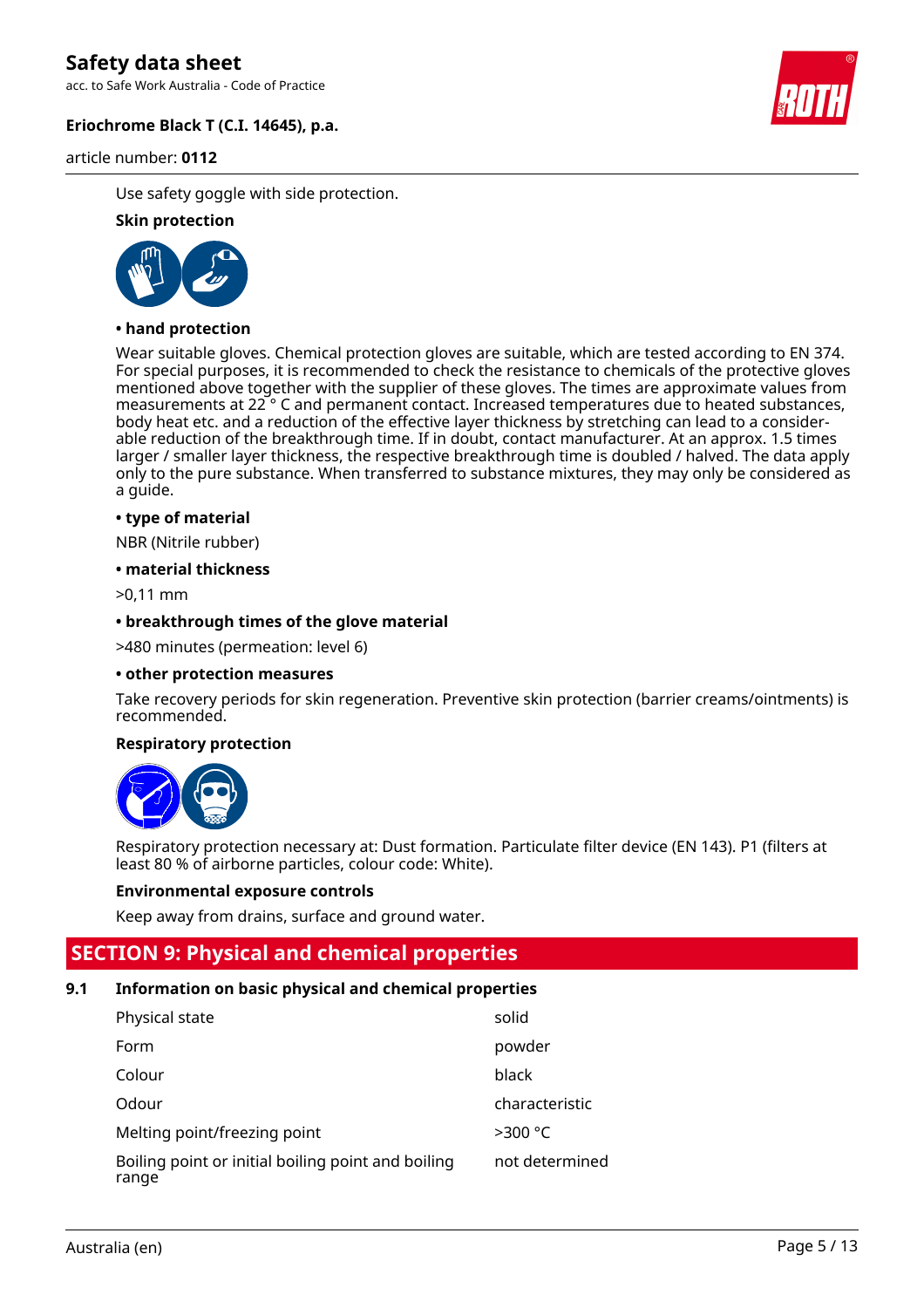acc. to Safe Work Australia - Code of Practice

#### **Eriochrome Black T (C.I. 14645), p.a.**

article number: **0112**



|     | Flammability                                           | this material is combustible, but will not ignite                 |  |
|-----|--------------------------------------------------------|-------------------------------------------------------------------|--|
|     |                                                        | readily                                                           |  |
|     | Lower and upper explosion limit                        | not determined                                                    |  |
|     | Flash point                                            | not applicable                                                    |  |
|     | Auto-ignition temperature                              | not determined                                                    |  |
|     | Decomposition temperature                              | not relevant                                                      |  |
|     | pH (value)                                             | 3.7 (in aqueous solution: 10 <sup>g</sup> / <sub>l</sub> , 20 °C) |  |
|     | Kinematic viscosity                                    | not relevant                                                      |  |
|     | Solubility(ies)                                        |                                                                   |  |
|     | Water solubility                                       | 50 <sup>g</sup> / <sub>l</sub> at 20 °C                           |  |
|     | Partition coefficient                                  |                                                                   |  |
|     | Partition coefficient n-octanol/water (log value):     | 1.78                                                              |  |
|     | Vapour pressure                                        | not determined                                                    |  |
|     | Density and/or relative density                        |                                                                   |  |
|     | Density                                                | not determined                                                    |  |
|     | Relative vapour density                                | information on this property is not available                     |  |
|     | <b>Bulk density</b>                                    | 400 - 600 kg/m <sup>3</sup>                                       |  |
|     | Particle characteristics                               | No data available.                                                |  |
|     | Other safety parameters                                |                                                                   |  |
|     | Oxidising properties                                   | none                                                              |  |
| 9.2 | <b>Other information</b>                               |                                                                   |  |
|     | Information with regard to physical hazard<br>classes: | hazard classes acc. to GHS<br>(physical hazards): not relevant    |  |
|     | Other safety characteristics:                          | There is no additional information.                               |  |

# **SECTION 10: Stability and reactivity**

#### **10.1 Reactivity**

The product in the delivered form is not dust explosion capable; the enrichment of fine dust however leads to the danger of dust explosion.

#### **10.2 Chemical stability**

May cause decomposition by long-term light influence. Hygroscopic solid.

#### **10.3 Possibility of hazardous reactions**

**Violent reaction with:** strong oxidiser, Strong alkali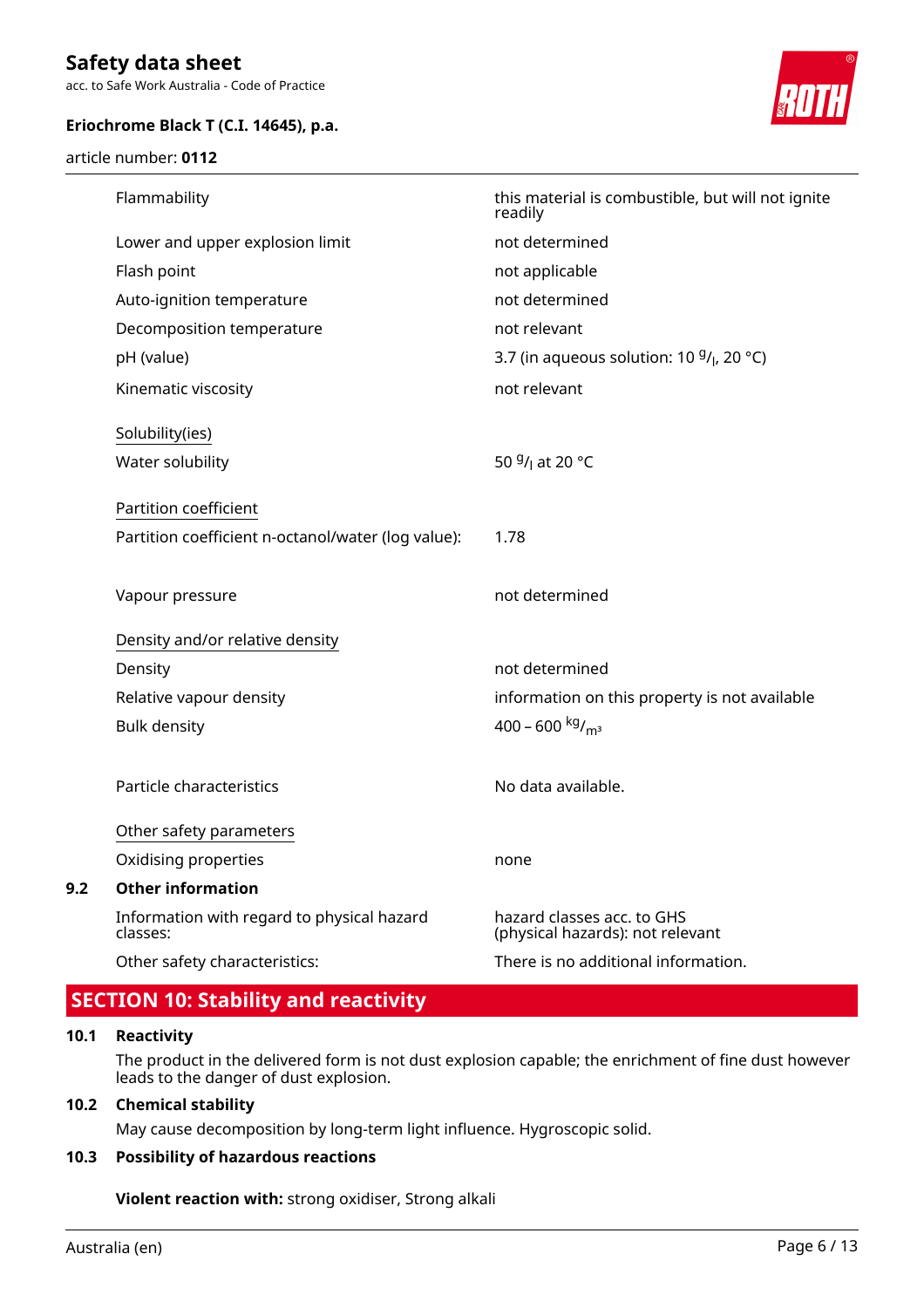acc. to Safe Work Australia - Code of Practice

#### **Eriochrome Black T (C.I. 14645), p.a.**

article number: **0112**

- **10.4 Conditions to avoid** UV-radiation/sunlight. Protect from moisture.
- **10.5 Incompatible materials** There is no additional information.
- **10.6 Hazardous decomposition products** Hazardous combustion products: see section 5.

## **SECTION 11: Toxicological information**

#### **11.1 Information on toxicological effects**

#### **Classification acc. to GHS**

#### **Acute toxicity**

Shall not be classified as acutely toxic.

| <b>Acute toxicity</b> |                 |                   |                |               |               |
|-----------------------|-----------------|-------------------|----------------|---------------|---------------|
| <b>Exposure route</b> | <b>Endpoint</b> | <b>Value</b>      | <b>Species</b> | <b>Method</b> | <b>Source</b> |
| oral                  | LD50            | 17,590 $mg/_{kq}$ | rat            |               | <b>TOXNET</b> |

#### **Skin corrosion/irritation**

Shall not be classified as corrosive/irritant to skin.

#### **Serious eye damage/eye irritation**

Causes serious eye irritation.

#### **Respiratory or skin sensitisation**

Shall not be classified as a respiratory or skin sensitiser.

#### **Germ cell mutagenicity**

Shall not be classified as germ cell mutagenic.

#### **Carcinogenicity**

Shall not be classified as carcinogenic.

#### **Reproductive toxicity**

Shall not be classified as a reproductive toxicant.

#### **Specific target organ toxicity - single exposure**

Shall not be classified as a specific target organ toxicant (single exposure).

#### **Specific target organ toxicity - repeated exposure**

Shall not be classified as a specific target organ toxicant (repeated exposure).

#### **Aspiration hazard**

Shall not be classified as presenting an aspiration hazard.

#### **Symptoms related to the physical, chemical and toxicological characteristics**

#### **• If swallowed**

vomiting, nausea, Spasms, gastrointestinal complaints

#### **• If in eyes**

Causes serious eye irritation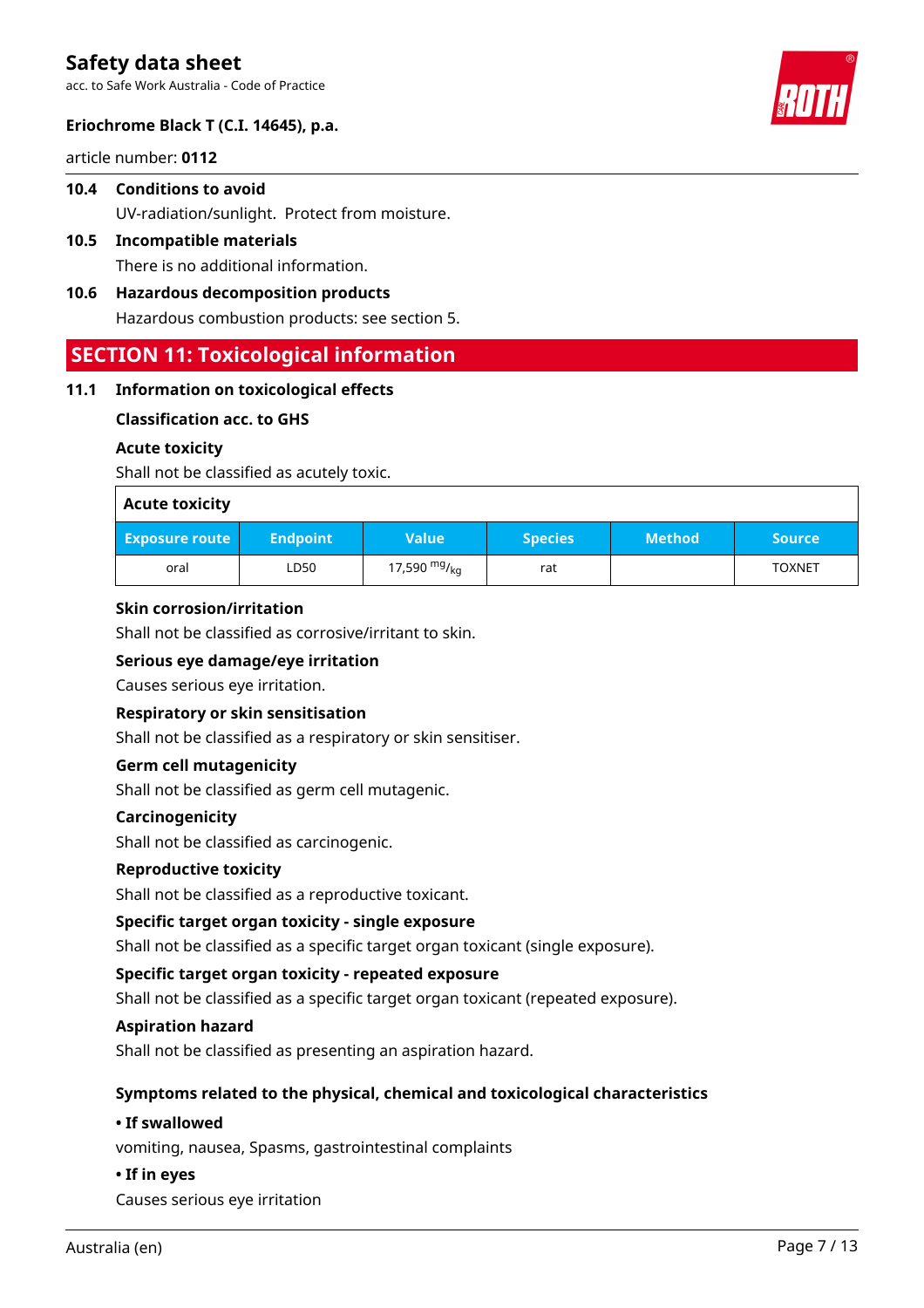acc. to Safe Work Australia - Code of Practice

#### **Eriochrome Black T (C.I. 14645), p.a.**

#### article number: **0112**

#### **• If inhaled**

Inhalation of dust may cause irritation of the respiratory system

#### **• If on skin**

Frequently or prolonged contact with skin may cause dermal irritation

#### **• Other information**

none

#### **11.2 Endocrine disrupting properties**

Not listed.

## **SECTION 12: Ecological information**

#### **12.1 Toxicity**

Toxic to aquatic life with long lasting effects.

#### **Biodegradation**

Data are not available.

#### **12.2 Process of degradability**

Theoretical Oxygen Demand with nitrification: 1.503 <sup>mg</sup>/<sub>mg</sub> Theoretical Oxygen Demand: 1.3  $\frac{mg}{mg}$ Theoretical Carbon Dioxide: 1.908 <sup>mg</sup>/<sub>mg</sub>

#### **12.3 Bioaccumulative potential**

Does not significantly accumulate in organisms.

| n-octanol/water (log KOW) | $\vert$ 1.78 |
|---------------------------|--------------|
|                           |              |

#### **12.4 Mobility in soil**

Data are not available.

# **12.5 Results of PBT and vPvB assessment**

Data are not available.

**12.6 Endocrine disrupting properties**

Not listed.

**12.7 Other adverse effects**

Data are not available.

## **SECTION 13: Disposal considerations**

#### **13.1 Waste treatment methods**



This material and its container must be disposed of as hazardous waste. Dispose of contents/container in accordance with local/regional/national/international regulations.

#### **Sewage disposal-relevant information**

Do not empty into drains.

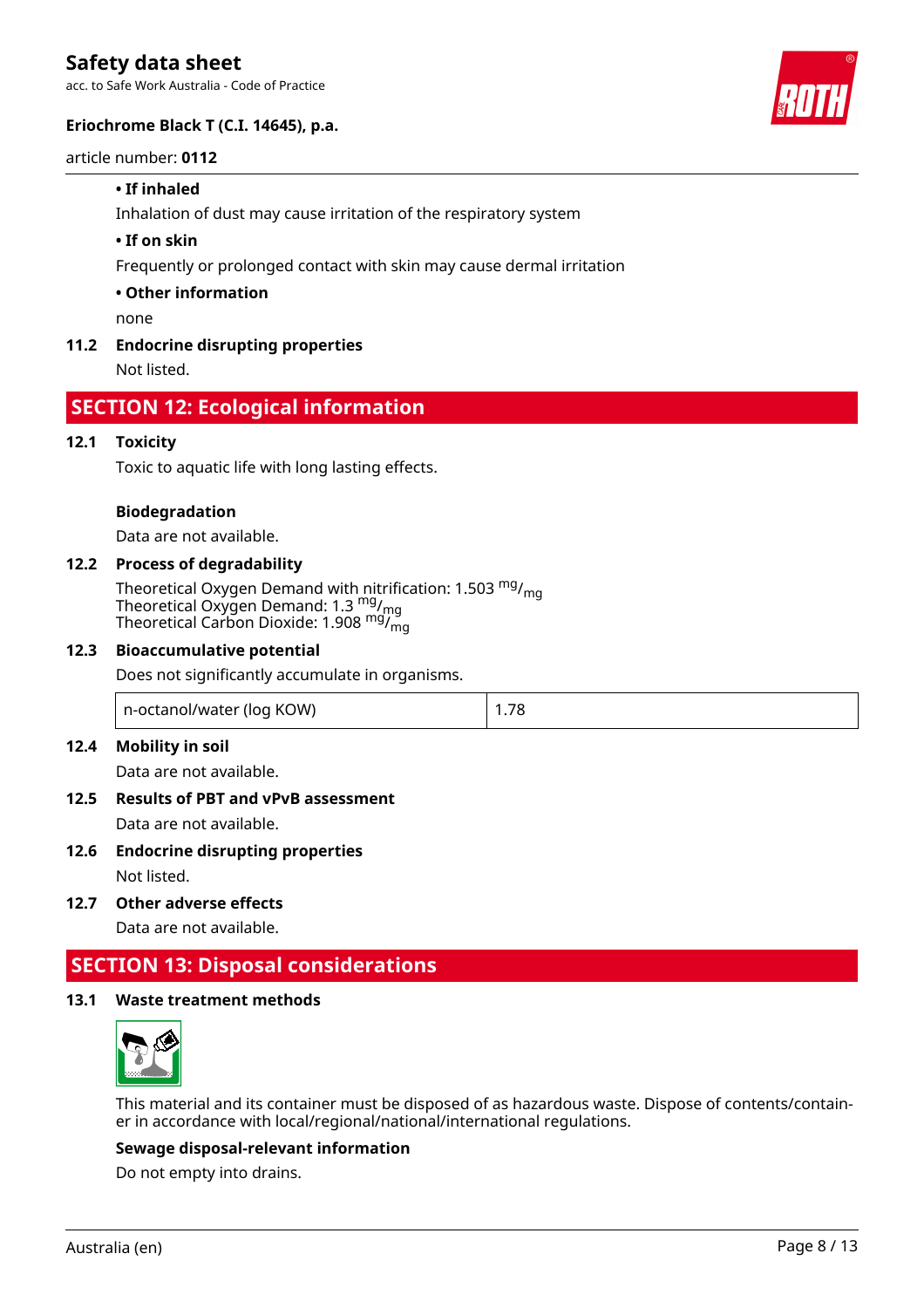acc. to Safe Work Australia - Code of Practice

#### **Eriochrome Black T (C.I. 14645), p.a.**



article number: **0112**

#### **Waste treatment of containers/packagings**

Only packagings which are approved (e.g. acc. to the Dangerous Goods Regulations) may be used.

#### **13.3 Remarks**

Waste shall be separated into the categories that can be handled separately by the local or national waste management facilities. Please consider the relevant national or regional provisions.

## **SECTION 14: Transport information**

| 14.1 | <b>UN number</b>                                                                                                       |                                                       |
|------|------------------------------------------------------------------------------------------------------------------------|-------------------------------------------------------|
|      | <b>UN RTDG</b>                                                                                                         | <b>UN</b><br>3077                                     |
|      | IMDG-Code                                                                                                              | <b>UN 3077</b>                                        |
|      | ICAO-TI                                                                                                                | <b>UN 3077</b>                                        |
| 14.2 | UN proper shipping name                                                                                                |                                                       |
|      | <b>UN RTDG</b>                                                                                                         | ENVIRONMENTALLY HAZARDOUS SUBSTANCE,<br>SOLID, N.O.S. |
|      | IMDG-Code                                                                                                              | ENVIRONMENTALLY HAZARDOUS SUBSTANCE,<br>SOLID, N.O.S. |
|      | <b>ICAO-TI</b>                                                                                                         | Environmentally hazardous substance, solid,<br>n.o.s. |
|      | Technical name                                                                                                         | Eriochrome Black T                                    |
| 14.3 | <b>Transport hazard class(es)</b>                                                                                      |                                                       |
|      | <b>UN RTDG</b>                                                                                                         | 9                                                     |
|      | IMDG-Code                                                                                                              | 9                                                     |
|      | <b>ICAO-TI</b>                                                                                                         | 9                                                     |
| 14.4 | Packing group                                                                                                          |                                                       |
|      | <b>UN RTDG</b>                                                                                                         | III                                                   |
|      | IMDG-Code                                                                                                              | III                                                   |
|      | <b>ICAO-TI</b>                                                                                                         | III                                                   |
| 14.5 | <b>Environmental hazards</b>                                                                                           | hazardous to the aquatic environment                  |
| 14.6 | <b>Special precautions for user</b><br>There is no additional information.                                             |                                                       |
| 14.7 | Transport in bulk according to Annex II of MARPOL and the IBC Code<br>The cargo is not intended to be carried in bulk. |                                                       |

#### **14.8 Information for each of the UN Model Regulations**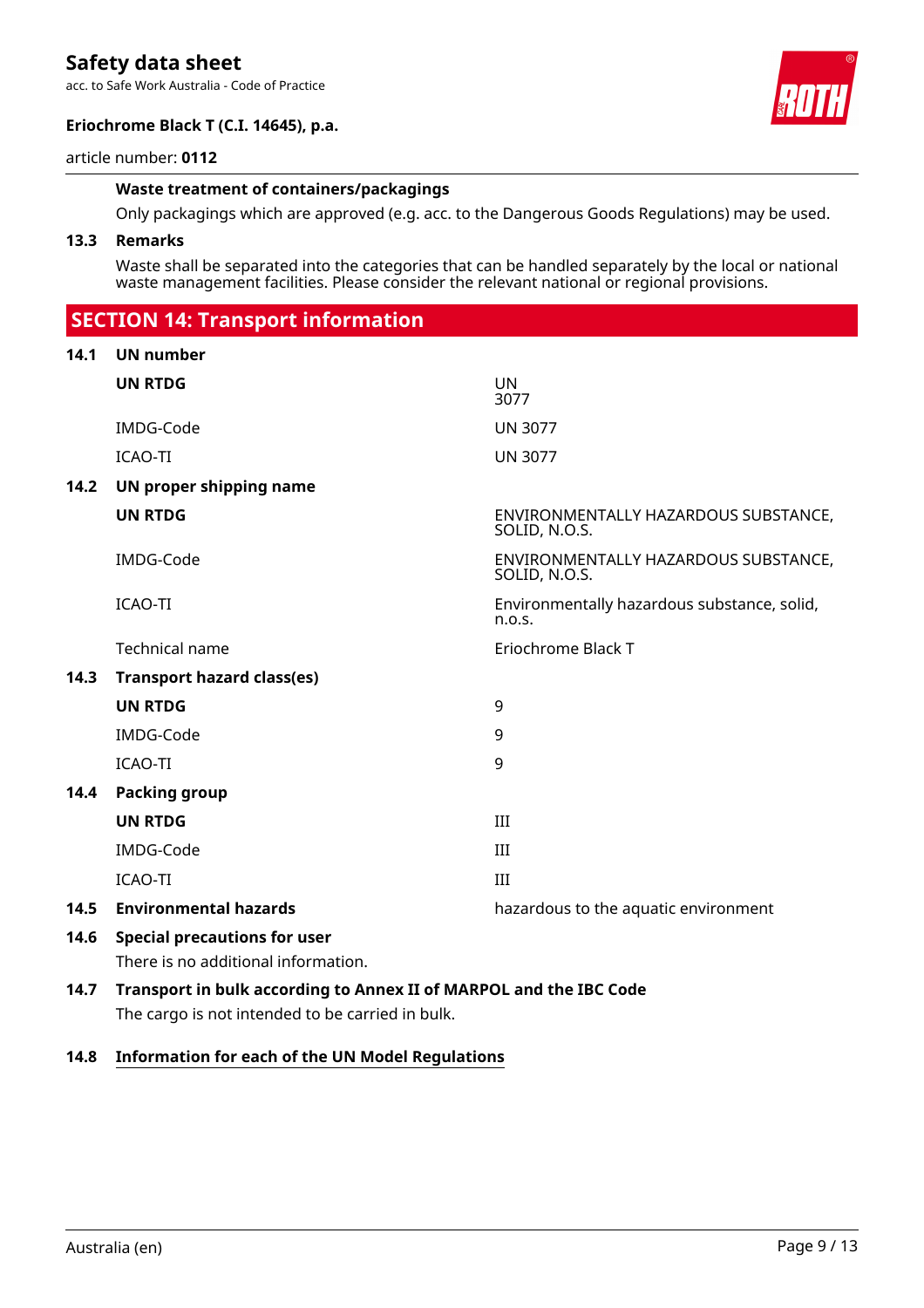acc. to Safe Work Australia - Code of Practice

# **Eriochrome Black T (C.I. 14645), p.a.**

article number: **0112**



| Transport informationNational regulationsAdditional information(UN RTDG)           |                                                                                               |
|------------------------------------------------------------------------------------|-----------------------------------------------------------------------------------------------|
| <b>UN number</b>                                                                   | 3077                                                                                          |
| <b>Class</b>                                                                       | 9                                                                                             |
| <b>Environmental hazards</b>                                                       | Yes<br>Hazardous to the aquatic environment                                                   |
| <b>Packing group</b>                                                               | III                                                                                           |
| Danger label(s)                                                                    | 9<br>Fish and tree                                                                            |
|                                                                                    |                                                                                               |
| <b>Special provisions (SP)</b>                                                     | 274, 331, 335, 375<br>UN RTDG                                                                 |
| <b>Excepted quantities (EQ)</b>                                                    | E <sub>1</sub><br><b>UN RTDG</b>                                                              |
| Limited quantities (LQ)                                                            | 5 kg<br>UN RTDG                                                                               |
| <b>International Maritime Dangerous Goods Code (IMDG) - Additional information</b> |                                                                                               |
| Proper shipping name                                                               | ENVIRONMENTALLY HAZARDOUS SUBSTANCE,<br>SOLID, N.O.S.                                         |
| Particulars in the shipper's declaration                                           | UN3077, ENVIRONMENTALLY HAZARDOUS SUB-<br>STANCE, SOLID, N.O.S., (Eriochrome Black T), 9, III |
| Marine pollutant                                                                   | yes (hazardous to the aquatic environment), (Eriochrome<br>Black T)                           |
| Danger label(s)                                                                    | 9, "Fish and tree"                                                                            |
|                                                                                    |                                                                                               |
| Special provisions (SP)                                                            | 274, 335, 966, 967, 969                                                                       |
| Excepted quantities (EQ)                                                           | E <sub>1</sub>                                                                                |
| Limited quantities (LQ)                                                            | 5 kg                                                                                          |
| EmS                                                                                | F-A, S-F                                                                                      |
| Stowage category                                                                   | A                                                                                             |
| International Civil Aviation Organization (ICAO-IATA/DGR) - Additional information |                                                                                               |
| Proper shipping name                                                               | Environmentally hazardous substance, solid,<br>n.o.s.                                         |
| Particulars in the shipper's declaration                                           | UN3077, Environmentally hazardous substance,<br>solid, n.o.s., (Eriochrome Black T), 9, III   |
| <b>Environmental hazards</b>                                                       | yes (hazardous to the aquatic environment)                                                    |
| Danger label(s)                                                                    | 9, "Fish and tree"                                                                            |
|                                                                                    |                                                                                               |
| Special provisions (SP)                                                            | A97, A158, A179, A197, A215                                                                   |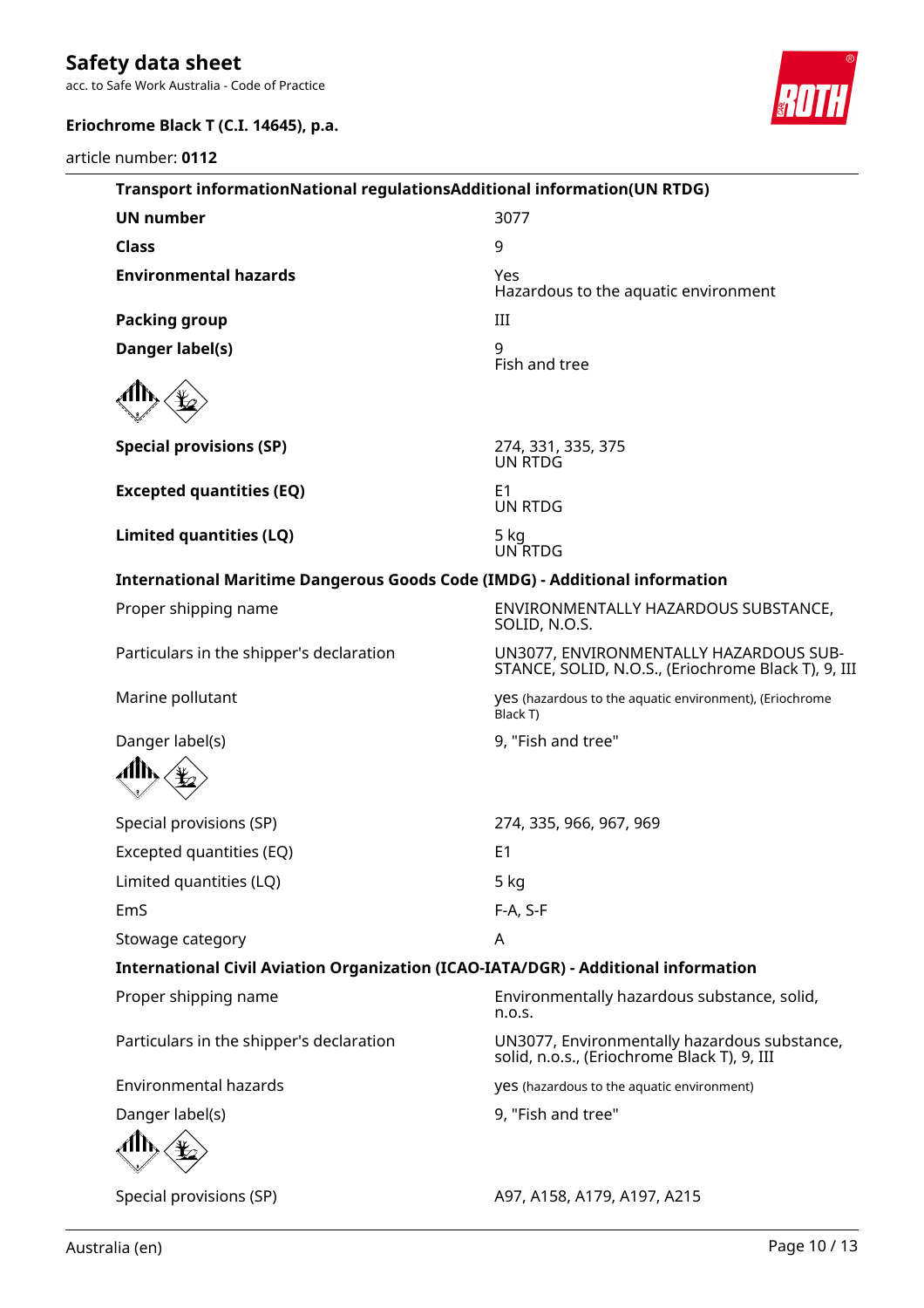acc. to Safe Work Australia - Code of Practice



### **Eriochrome Black T (C.I. 14645), p.a.**

article number: **0112**

| Excepted quantities (EQ) |  |
|--------------------------|--|
|                          |  |

Limited quantities (LQ) 30 kg

## **SECTION 15: Regulatory information**

**15.1 Safety, health and environmental regulations/legislation specific for the substance or mixture** There is no additional information.

#### **National regulations(Australia)**

#### **Australian Inventory of Chemical Substances(AICS)**

Substance is listed.

#### **Other information**

Directive 94/33/EC on the protection of young people at work. Observe employment restrictions under the Maternity Protection Directive (92/85/EEC) for expectant or nursing mothers.

#### **National inventories**

| <b>Country</b> | <b>Inventory</b> | <b>Status</b>       |
|----------------|------------------|---------------------|
| AU             | <b>AICS</b>      | substance is listed |
| CA             | <b>DSL</b>       | substance is listed |
| <b>CN</b>      | <b>IECSC</b>     | substance is listed |
| EU             | ECSI             | substance is listed |
| JP             | <b>CSCL-ENCS</b> | substance is listed |
| KR             | KECI             | substance is listed |
| <b>MX</b>      | <b>INSQ</b>      | substance is listed |
| NZ             | NZIOC            | substance is listed |
| <b>PH</b>      | <b>PICCS</b>     | substance is listed |
| <b>TW</b>      | <b>TCSI</b>      | substance is listed |
| US             | <b>TSCA</b>      | substance is listed |

#### **Legend**

AICS Australian Inventory of Chemical Substances CSCL-ENCS List of Existing and New Chemical Substances (CSCL-ENCS) DSL Domestic Substances List (DSL) ECSI EC Substance Inventory (EINECS, ELINCS, NLP) IECSC Inventory of Existing Chemical Substances Produced or Imported in China INSQ National Inventory of Chemical Substances KECI Korea Existing Chemicals Inventory NZIoC New Zealand Inventory of Chemicals PICCS Philippine Inventory of Chemicals and Chemical Substances (PICCS) TCSI Taiwan Chemical Substance Inventory<br>TSCA Toxic Substance Control Act Toxic Substance Control Act

#### **15.2 Chemical Safety Assessment**

No Chemical Safety Assessment has been carried out for this substance.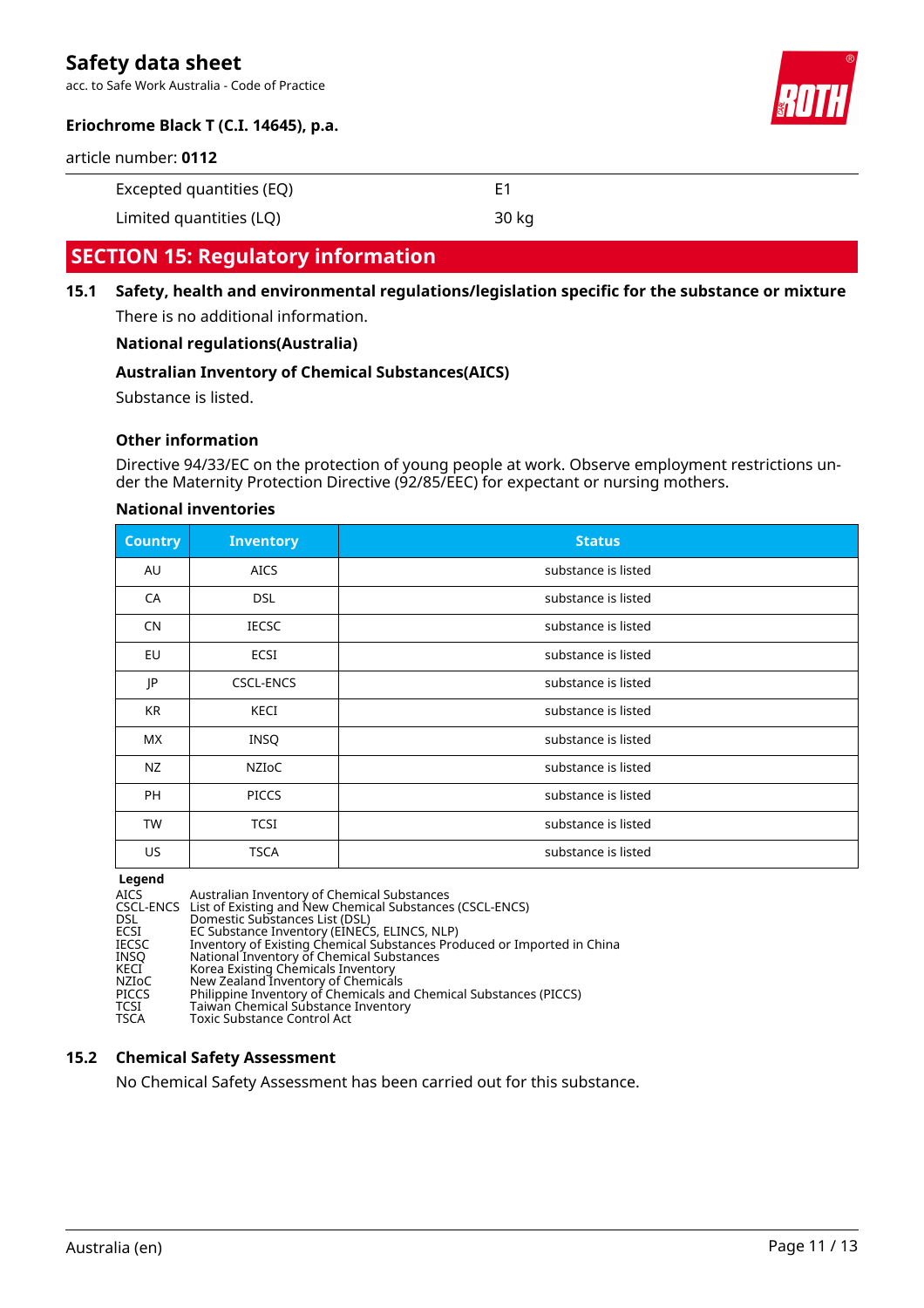acc. to Safe Work Australia - Code of Practice



### **Eriochrome Black T (C.I. 14645), p.a.**

article number: **0112**

## **SECTION 16: Other information**

#### **Indication of changes (revised safety data sheet)**

### Alignment to regulation: Globally Harmonized System of Classification and Labelling of Chemicals ("Purple book").

Restructuring: section 9, section 14

| <b>Section</b> | <b>Former entry (text/value)</b>                                                          | <b>Actual entry (text/value)</b>                                                                                             | Safety-<br>relev-<br>ant |
|----------------|-------------------------------------------------------------------------------------------|------------------------------------------------------------------------------------------------------------------------------|--------------------------|
| 2.1            |                                                                                           | Classification acc. to GHS:<br>change in the listing (table)                                                                 | yes                      |
| 2.2            | Labelling of packages where the contents do<br>not exceed 125 ml:<br>Signal word: Warning |                                                                                                                              | yes                      |
| 2.2            |                                                                                           | Labelling of packages where the contents do<br>not exceed 125 ml:<br>change in the listing (table)                           | yes                      |
| 2.2            |                                                                                           | Labelling of packages where the contents do<br>not exceed 125 ml:<br>change in the listing (table)                           | yes                      |
| 2.2            |                                                                                           | Labelling of packages where the contents do<br>not exceed 125 ml:<br>change in the listing (table)                           | yes                      |
| 2.3            | Other hazards:<br>There is no additional information.                                     | Other hazards                                                                                                                | yes                      |
| 2.3            |                                                                                           | Results of PBT and vPvB assessment:<br>According to the results of its assessment, this<br>substance is not a PBT or a vPvB. | yes                      |

#### **Abbreviations and acronyms**

| Abbr.           | <b>Descriptions of used abbreviations</b>                                                                                           |
|-----------------|-------------------------------------------------------------------------------------------------------------------------------------|
| CAS             | Chemical Abstracts Service (service that maintains the most comprehensive list of chemical substances)                              |
| <b>DGR</b>      | Dangerous Goods Regulations (see IATA/DGR)                                                                                          |
| <b>EINECS</b>   | European Inventory of Existing Commercial Chemical Substances                                                                       |
| <b>ELINCS</b>   | European List of Notified Chemical Substances                                                                                       |
| EmS             | <b>Emergency Schedule</b>                                                                                                           |
| <b>GHS</b>      | "Globally Harmonized System of Classification and Labelling of Chemicals" developed by the United Na-<br>tions                      |
| <b>IATA</b>     | International Air Transport Association                                                                                             |
| <b>IATA/DGR</b> | Dangerous Goods Regulations (DGR) for the air transport (IATA)                                                                      |
| <b>ICAO</b>     | International Civil Aviation Organization                                                                                           |
| <b>ICAO-TI</b>  | Technical instructions for the safe transport of dangerous goods by air                                                             |
| IMDG            | International Maritime Dangerous Goods Code                                                                                         |
| IMDG-Code       | International Maritime Dangerous Goods Code                                                                                         |
| LD50            | Lethal Dose 50 %: the LD50 corresponds to the dose of a tested substance causing 50 % lethality during a<br>specified time interval |
| <b>MARPOL</b>   | International Convention for the Prevention of Pollution from Ships (abbr. of "Marine Pollutant")                                   |